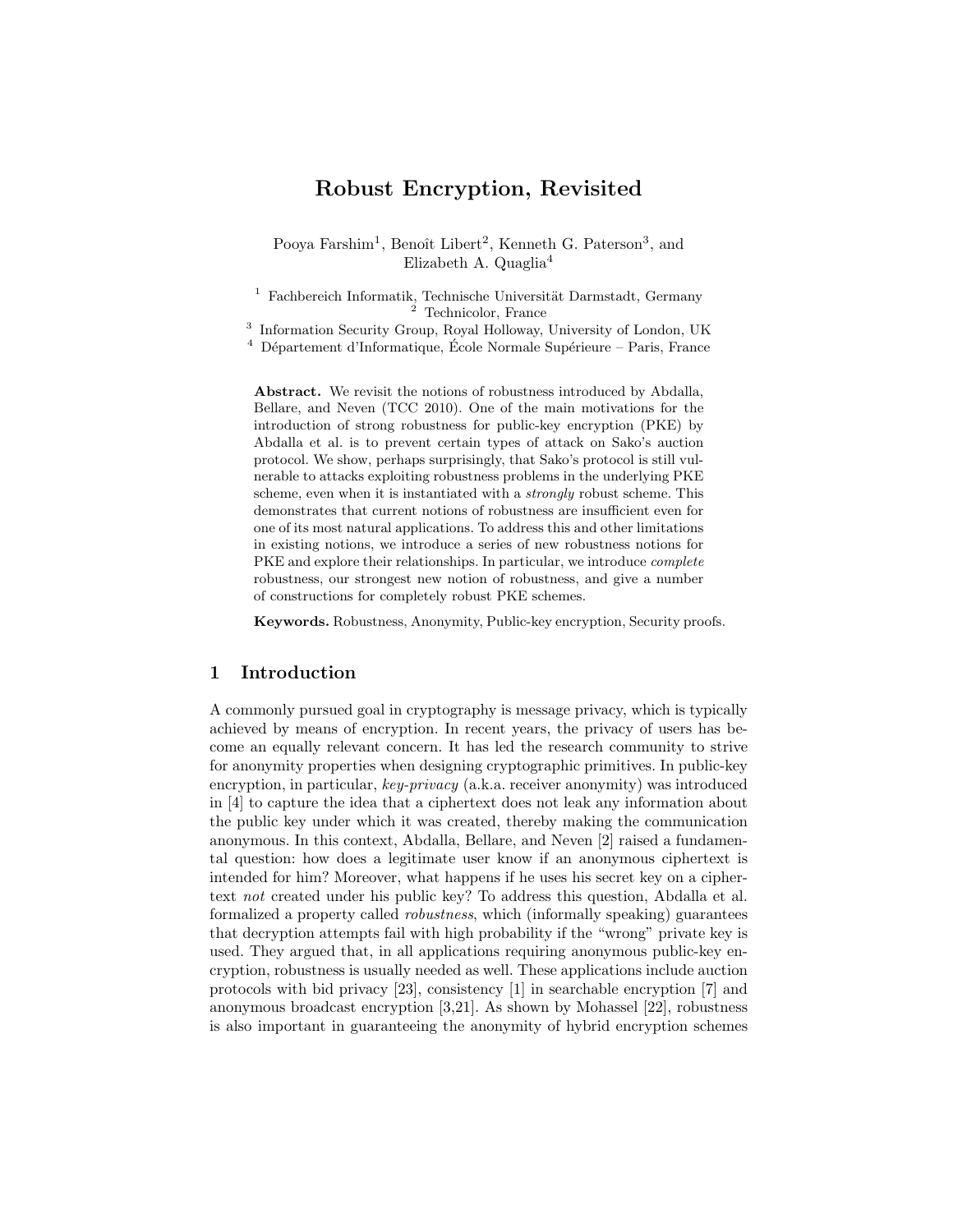resulting from the combination of anonymous asymmetric and symmetric components.

### 1.1 Robust public-key encryption

Robustness ensures that a ciphertext cannot correctly decrypt under two different secret keys. This notion has (often implicitly) been present in the literature (e.g., [23,7,9,19,3]), but formal definitions remained lacking until the recent foundational work of Abdalla et al. [2]. In particular, Abdalla et al. introduced two flavors of encryption robustness: weak and *strong* robustness.

Weak robustness is modeled as a game in which a winning adversary outputs a valid message M and two distinct public keys  $pk_0$  and  $pk_1$  such that the encryption of M under  $pk_0$  decrypts to a valid message under  $sk_1$ , the secret key corresponding to  $pk_1$ . This notion is of interest since it precisely addresses the issue of using the wrong key that arises in anonymity contexts (such as anonymous broadcast encryption [3,21], for instance), but it is also useful in achieving the stronger notion of strong robustness.

Strong robustness—also called SROB-CCA when the adversary has access to a decryption oracle—allows for a more powerful adversary which chooses a ciphertext  $C$  (as opposed to a message which will be honestly encrypted) and two distinct public keys, and wins if C decrypts to a valid message under both corresponding secret keys. In [2] the need for this notion is motivated by scenarios where ciphertexts can be adversarially chosen. The authors of [2] give Sako's auction protocol [23] as an example of such a situation, explaining that strong robustness is required in order to prevent an attack on the fairness of this protocol by a cheating bidder and a colluding auctioneer.

As pointed out by Abdalla et al. [2], merely appending the receiver's public key to the ciphertext is not an option for providing robustness, since it destroys key-privacy properties. Abdalla et al. also showed that the seemingly natural solution of using an unkeyed redundancy function to modify the message before encryption does not achieve even weak robustness, thus demonstrating the non-triviality of the problem. They then gave several anonymity-preserving constructions to obtain both weak and strong robustness for public-key encryption. Using a simple tweak, they also showed how to render the Cramer–Shoup cryptosystem [12] strongly robust without introducing any overhead.

More recently, Mohassel [22] studied robustness in the context of hybrid encryption [13]. He showed that weak robustness (and not only anonymity) is needed in the asymmetric part of a hybrid encryption scheme to ensure anonymity of the overall scheme. Mohassel also considered relaxations, called collision-freeness, of both weak and strong robustness. He showed that many constructions in the literature are natively collision-free and showed how to generically turn any weakly (resp., strongly) collision-free scheme into a weakly (resp., strongly) robust one.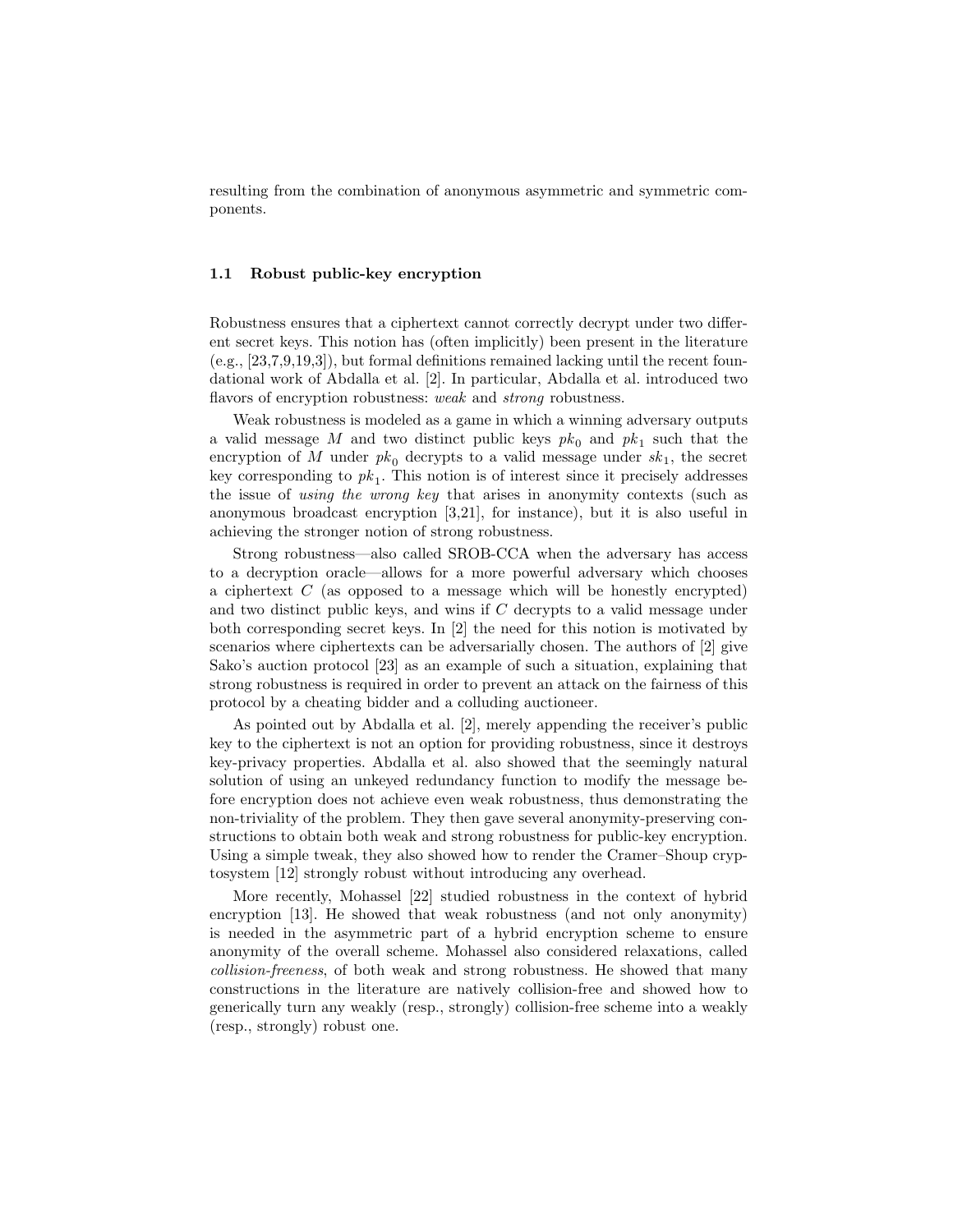#### 1.2 Our contributions

THE NEED FOR STRONGER DEFINITIONS. In this paper, we argue that some applications require even stronger forms of robustness than those considered in [2,22]. The first such application is, perhaps surprisingly, the construction of auction protocols with bid privacy, like that of Sako [23]. Recall that this was one of the initial motivations for analyzing robustness in [2]. Strong robustness actually turns out not to suffice for thwarting attacks against the fairness of Sako's auction protocol [23]: strong robustness assumes honestly generated public keys whereas, if the auctioneer can collude with cheating bidders (as assumed in [2]), what really needs to be considered is an adversary who can maliciously generate ciphertexts and the public keys. To illustrate this, we show an attack on the fairness of Sako's protocol when instantiated with  $\mathcal{CS}^*$ , a variant of the Cramer–Shoup encryption scheme which was proven to be key-private and strongly robust in [2]. This observation, then, motivates us to introduce notions of robustness where keys may be maliciously generated. We do not offer a full treatment of the delicate issue of fairness in auction protocols and its relation to robustness, since that is beyond the scope of this paper. Rather, as with [2], we use Sako's protocol as a motivation for introducing and studying stronger robustness notions.

The limitations of existing robustness notions, and therefore the motivation for this work, are not solely restricted to Sako's protocol. For instance, existing notions are not necessarily strong enough to provide robustness guarantees if the scheme is used to encrypt key-dependent messages [6] or messages encrypted under *related keys* [5]. This is because the adversary is denied access to the secret keys in these notions. The strongest of our new notions gives the adversary sufficient power and automatically provides robustness in these more challenging settings.

New notions of robustness and their relations. Our strongest new notion is called complete robustness (CROB) and is obtained by progressively removing various restrictions on adversarial capabilities in the strong robustness security model. First, we give access to honestly generated secret keys and arrive at an intermediate notion which we term unrestricted (strong) robustness (US-ROB). Next, we also remove the honest key-generation requirement to get to the notion of full robustness (or FROB for short). We then view robustness in terms of the behavior of the encryption and decryption algorithms with respect to each other, and obtain our CROB notion. Roughly speaking, in CROB, the adversary should not be able to find "collisions" in the scheme beyond those which are already implied by the correctness property of the scheme. For example, he should not be able to "explain" a ciphertext  $C$  of his choice as an encryption under two different adversarially chosen public keys  $pk_0$ ,  $pk_1$  by revealing the plaintext and the encryption coins for  $pk_0$  and the secret key  $sk_1$  for  $pk_1$ . As we will see, full robustness can be viewed as the "decryption-only part" of CROB. Another natural notion of robustness, which we call key-less robustness (KROB), arises as the dual notion corresponding to the "encryption-only part" of CROB, and is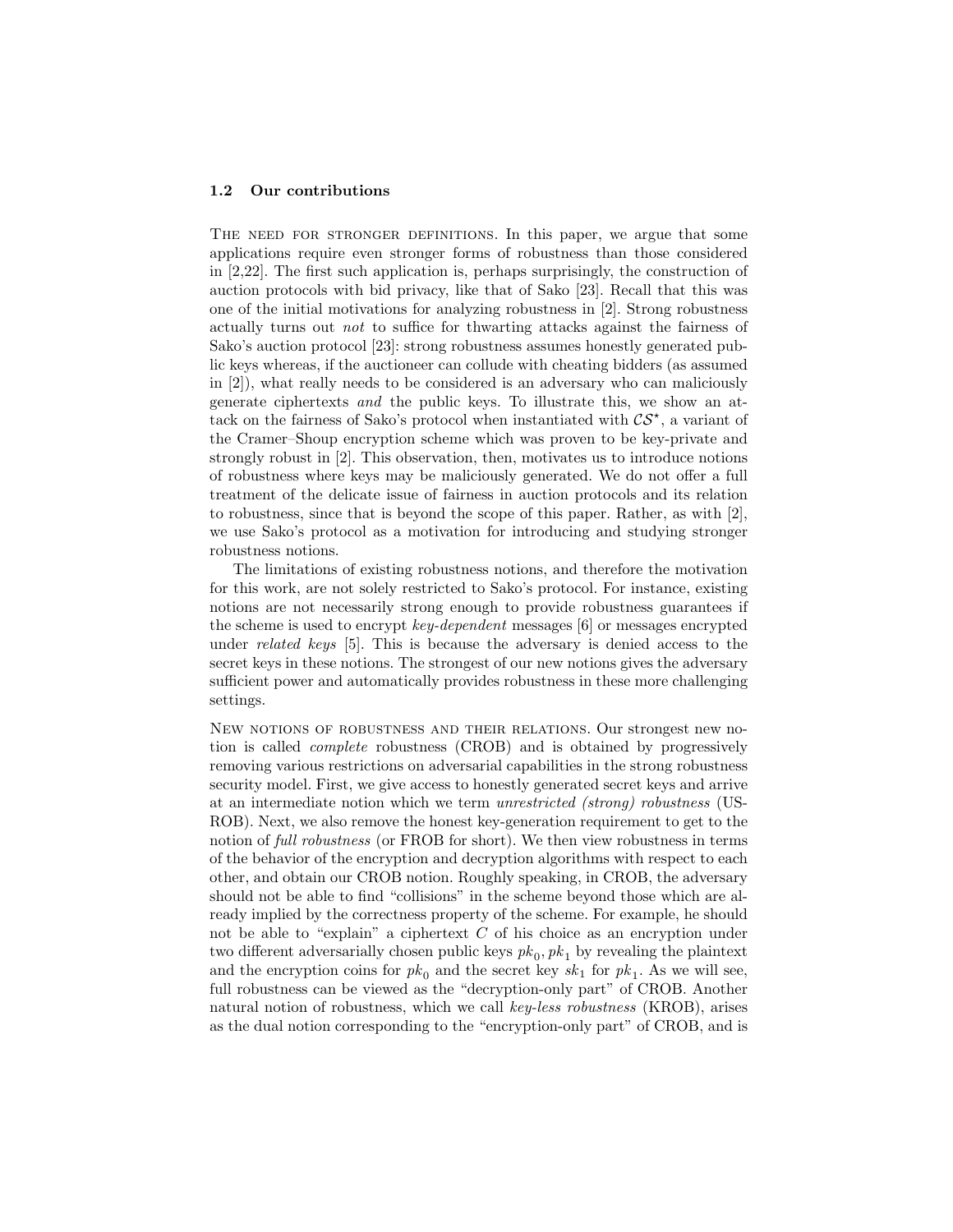

Fig. 1. Relations among notions of robustness.

also implied by CROB. Finally, XROB is a "mixed" notion derived from FROB and KROB that has no natural interpretation but is a useful tool in establishing results about these notions.

We next study how these new notions of robustness relate to each other and to existing notions. Figure 1 summarizes the main relations that we prove between our new and existing robustness notions. In this figure, the lack of an implication between two notions should be interpreted as meaning that we prove a separation. Thus, for example, we will show that CROB is strictly stronger than FROB. It is apparent from the figure that we provide a complete account of the pairwise relations between the various robustness notions. In addition to these relations, we can prove several pairwise separations. For example, we will show that no two of the three notions from {FROB, KROB, XROB} are sufficient to prove CROB, but that their combination is. Thus we obtain a characterization of CROB in terms of the three intermediate notions. These separations are not displayed in the figure for ease of visual presentation.

That robustness can come in so many flavors may be unsettling to some readers. Certainly, one should not seek to clutter the definitional landscape unnecessarily. Yet, with the exception of XROB, all of our notions arise as natural generalizations of the existing notions. Exploring their relations is then a natural endeavor. This is not so different from the situation for, say, confidentiality and anonymity notions for public-key encryption, where we now have many different security definitions and developing an understanding of their relations has taken several years.

Constructions of completely robust encryption. Having defined CROB and its weaker relatives, we prove it to be achievable via a variety of efficient and natural constructions.

We first show that the generic construction for strong robustness presented in [2] is already powerful enough as to also achieve CROB. Further, we observe that a slight modification of this transformation allows dispensing with the weak robustness assumption—which was necessary in [2]—on the underlying PKE scheme. Moreover, we point out that the random-oracle-based generic transformation of Mohassel [22] also achieves CROB.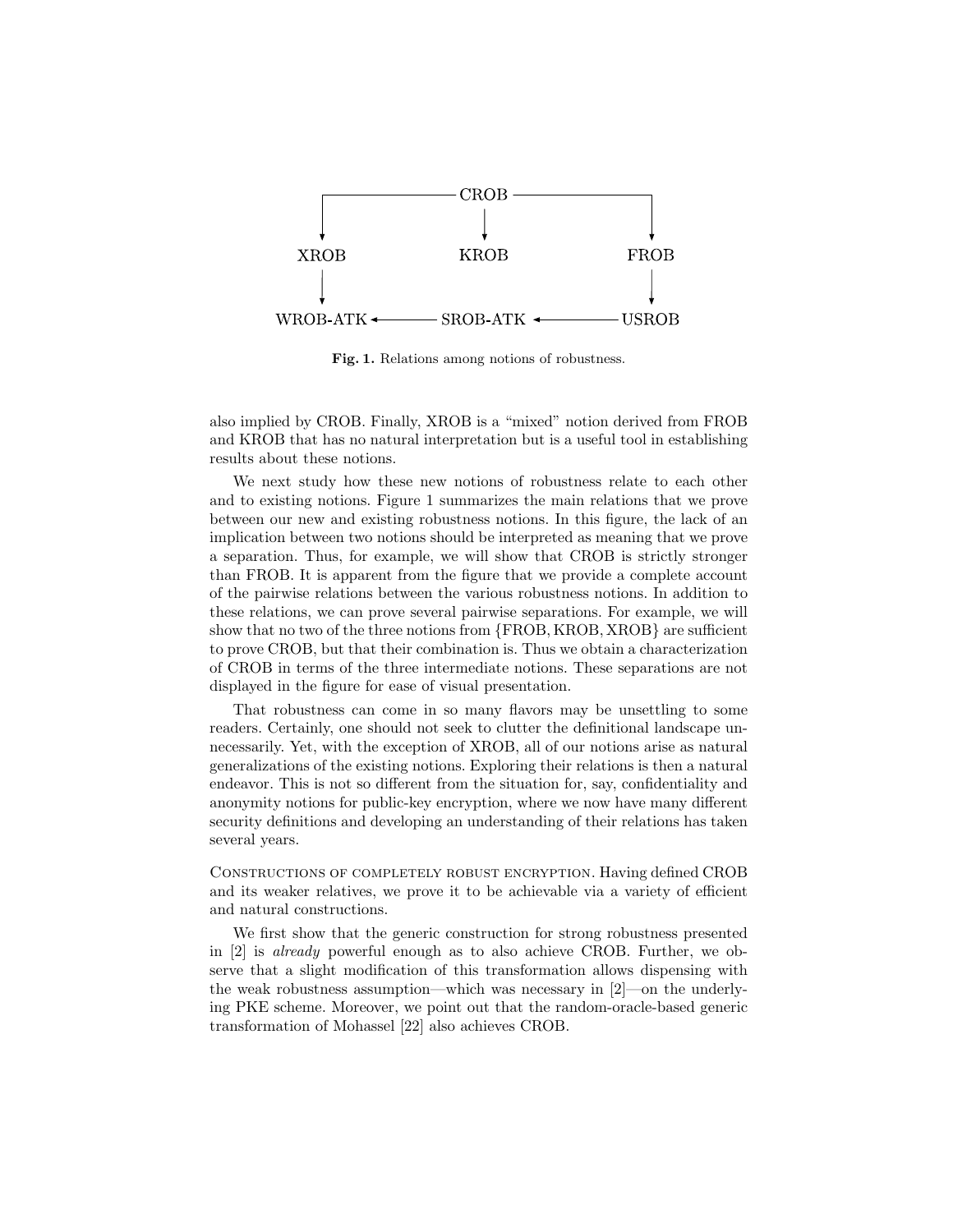In the standard model, we also answer in a positive sense a question left open in [2] as to whether the Canetti–Halevi–Katz [11] (CHK) paradigm—which is known to provide chosen-ciphertext secure cryptosystems from weakly secure identity-based encryption (IBE) schemes—can be leveraged to construct systems that are simultaneously anonymous and offer message privacy under chosen-ciphertext attacks (AI-CCA security) and are robust in a strong sense. Answering this question is non-trivial: Abdalla et al. pinpointed that applying the one-time-signature-based CHK transformation to, say, the Boyen–Waters IBE [10] does not provide SROB-CCA or even SROB-CPA. Here, we show how to obtain AI-CCA-secure, completely robust PKE schemes from weakly secure IBE schemes. Our construction is a variant of the Boneh–Katz construction for chosen-ciphertext security [8], and it only requires the underlying IBE to satisfy a weak level of security under chosen-plaintext attacks. In comparison, the most powerful transformation of [2] must start from a scheme that is already AI-CCA-secure to achieve a comparable result. Because our technique simultaneously provides complete robustness and AI-CCA security, it enjoys better efficiency than applying the strongest robustness-conferring transformation of [2] to an AI-CCA-secure scheme obtained from the original Boneh–Katz transformation.

Finally, we also ask whether we can improve upon the efficiency of generic constructions with concrete schemes whose security rests on specific computational assumptions. By giving a concrete construction of a scheme that is CROB and AI-CCA-secure, we present a different and potentially more efficient way of directly achieving CROB for certain hybrid encryption schemes such as the Hofheinz–Kiltz [17] or Kurosawa–Desmedt [20] schemes. To do so, we take advantage of certain properties in the underlying symmetric components. Namely, we consider hybrid schemes that build on the encrypt-then-MAC paradigm in their symmetric part to obtain a suitably secure symmetric cipher. We show that, if the message authentication code (MAC) is what we call *commit*ting, then a simple modification in the hybrid scheme gives complete robustness without any significant computational overhead. The use of committing MACs readily extends as a tool to design AI-CCA-secure CROB hybrid constructions via the KEM/DEM framework [13]. Concretely, Mohassel [22] showed that the KEM/DEM framework gives an AI-CCA-secure hybrid encryption scheme when the KEM component is weakly robust and AI-CCA, and the DEM component is an authenticated symmetric encryption scheme. If the latter part is furthermore realized using the encrypt-then-MAC approach with a committing MAC, we easily obtain complete robustness as well. As we will see, the committing MAC technique can also offer certain advantages.

Taken altogether, our constructions achieving CROB rely on different building blocks and, when fully instantiated, allow us to rely on a variety of different hardness assumptions. They demonstrate that CROB, while providing strong guarantees, is attainable in an efficient and flexible manner.

Organization. We start by highlighting the limitations of previous notions of robustness in Section 2. Section 3 presents our new notions. In Section 4,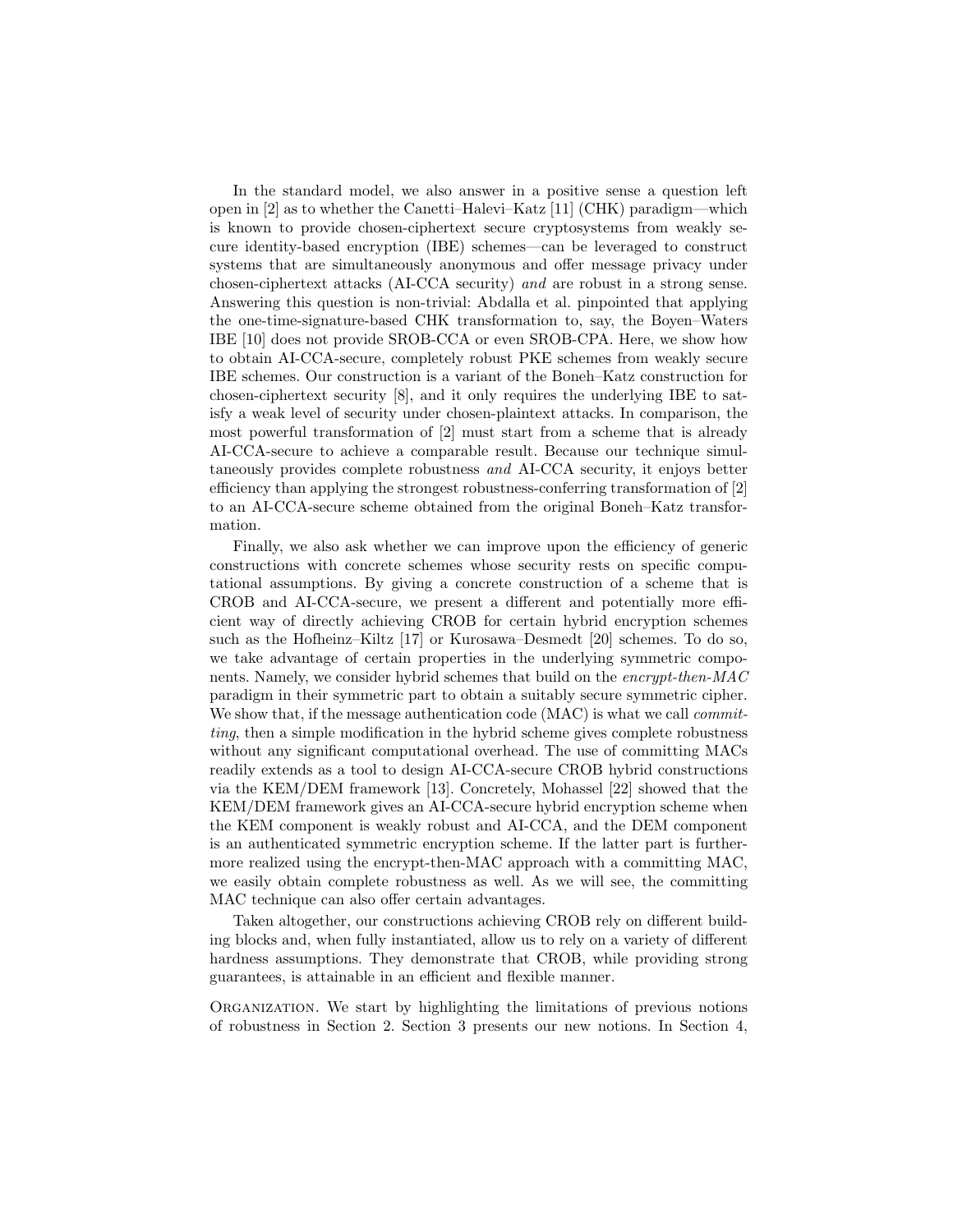we study the relations among notions of robustness. We describe our generic constructions in Section 5 and give an efficient construction in Section 6. We close by some concluding remarks in Section 7. Many details and all proofs are deferred to the full version [15].

# 2 Strong Robustness Does Not Suffice for Auction Protocols

Sako's auction protocol [23] was the first practical protocol to ensure bid pri*vacy*, i.e., to hide the bids of losers. The basic idea is as follows. Let  $V =$  $\{v_1, ..., v_N\}$  be the set of possible bid values. The auctioneer prepares N keypairs  $(sk_i, pk_i)_{i \in \{1,...,N\}}$  and publishes the N public keys. To bid for a value  $v_i$ a bidder encrypts a pre-determined message  $M$  under the public key  $pk_i$ . This is signed and posted by the bidder. To open a bid the auctioneer attempts to decrypt the encrypted bids one by one using  $sk_N$ . If at least one decrypts to M, the auctioneer publishes the winning bid  $v_N$ , a list of all the winning bidders and the secret key  $sk_N$  for the bidders to verify correctness of the result. If no decryption returns M, the auctioneer repeats the procedure using  $sk_{N-1}$ , and so on. For the auction to hide the bid values, the underlying public-key encryption scheme needs to be key-private, in the sense of [4].

In [23], Sako provided an example of an auction protocol scheme based on the ElGamal public-key encryption scheme, which is key-private. In [2], Abdalla et al. gave an attack which allows a cheating bidder and a colluding auctioneer to break the fairness of the protocol. This attack is based on the fact that the ElGamal scheme is not robust and therefore the auctioneer can open the cheating bidder's bid to an arbitrary (winning) value. To prevent this attack, the authors of [2] suggest using any strongly robust scheme (strong robustness, instead of simply weak robustness, is required since the ciphertexts are generated adversarially; see [2,15] for the details).

We show that strong robustness is *not* sufficient to prevent an attack of the above type on Sako's protocol. More precisely, in [15, Appendix C] we present an attack on the protocol when it is instantiated with a variant of the Cramer–Shoup encryption scheme,  $CS^*$ , which is known to be key-private and strongly robust (the latter result was proved in [2]). Just as with the attack of Abdalla et al. [2], the attack we present assumes a cheating bidder and a colluding auctioneer. The key idea behind the attack is that an auctioneer can maliciously prepare the public keys so that the cheating bidder's encryption decrypts to M under any secret key.

This attack shows that strong robustness is not enough to guarantee fairness in Sako's auction protocol. Intuitively what is needed here is a form of robustness wherein all the public keys and ciphertexts in the system may be adversarially generated. In the coming sections we will formalize stronger notions of robustness which rule out such attacks.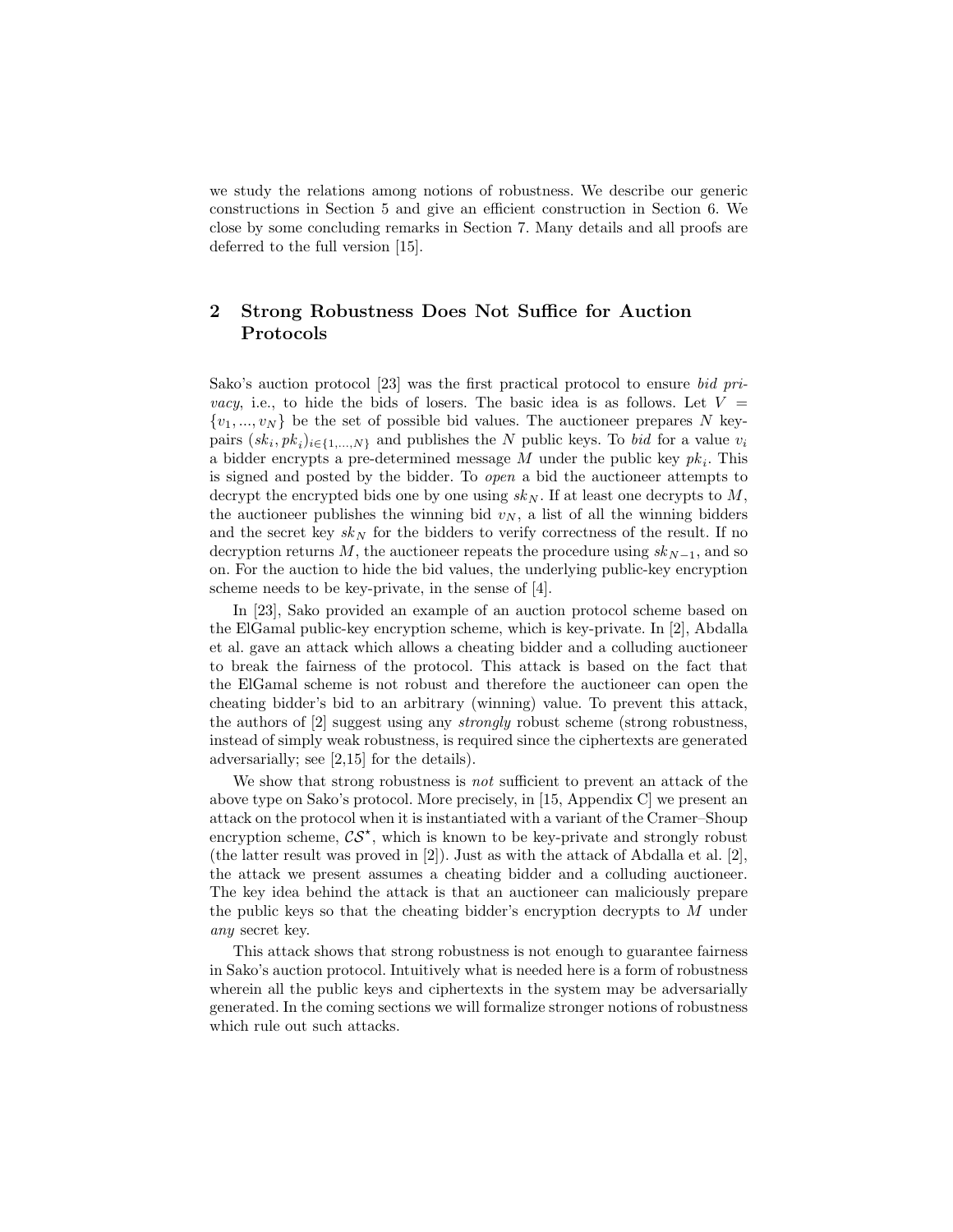# 3 New Notions of Robustness

#### 3.1 A direct strengthening: full robustness

Recall that an SROB adversary has to output a ciphertext  $C$  and two public keys  $pk_0$  and  $pk_1$  such that C decrypts to a message  $M_0$  under  $(sk_0, pk_0)$  and a message  $M_1$  under  $(sk_1, pk_1)$ . The notion poses three restrictions on the adversary: (1)  $pk_0$  and  $pk_1$  have to be distinct; (2) The corresponding secret keys cannot have been queried by the adversary; (3) The public keys are honestly generated.

The first condition is inherent to modeling the behavior of an encryption scheme when used on different public keys, and removing it would make it trivial for an adversary to win.

We now look at the notion resulting from the removal of the second restriction, i.e., when the adversary is allowed to query secret keys even for the finally output public keys. We call this notion unrestricted strong robustness (USROB). This notion is powerful enough to model scenarios where keys are honestly generated, but an adversary may know the secret keys. This, for example, includes robustness for the encryption of key-dependent messages as discussed in the introduction.

However, as we have seen in the previous section, if an adversary can control the generation of keys, it may be unreasonable to assume that it can only generate the keys honestly. We therefore can strengthen USROB further by removing the third restriction on the adversary. We, however, ask the adversary to return secret keys for the public keys that it chooses. Two points deserve further attention at this point. First, returning the secret keys is to allow for a polynomial-time game definition which is not excessively strong. Second, we do not require the secret keys to be valid. Indeed, it is the responsibility of the decryption algorithm to check that the key-pair it receives is valid. Note that as a result of removing the two restrictions, the adversary has now full control over the keys, and we no longer need to provide the adversary with the oracles present in the SROB and USROB games. These modifications result in a simple, but strong, notion we call full robustness (FROB), and formalize in Figure 2.

| proc Initialize<br>$pars \leftarrow s PG$<br>Return pars | <b>proc Finalize</b> $(C, pk_0, pk_1, sk_0, sk_1)$ // FROB<br>If $(pk_0 = pk_1)$ Then Return F<br>$M_0 \leftarrow \mathsf{Dec}(\textit{pars}, \textit{pk}_0, \textit{sk}_0, C)$<br>$M_1 \leftarrow \textsf{Dec}(\textit{pars}, \textit{pk}_1, \textit{sk}_1, C)$<br>Return $(M_0 \neq \perp) \wedge (M_1 \neq \perp)$ |
|----------------------------------------------------------|-----------------------------------------------------------------------------------------------------------------------------------------------------------------------------------------------------------------------------------------------------------------------------------------------------------------------|
|----------------------------------------------------------|-----------------------------------------------------------------------------------------------------------------------------------------------------------------------------------------------------------------------------------------------------------------------------------------------------------------------|

Fig. 2. Game defining full robustness.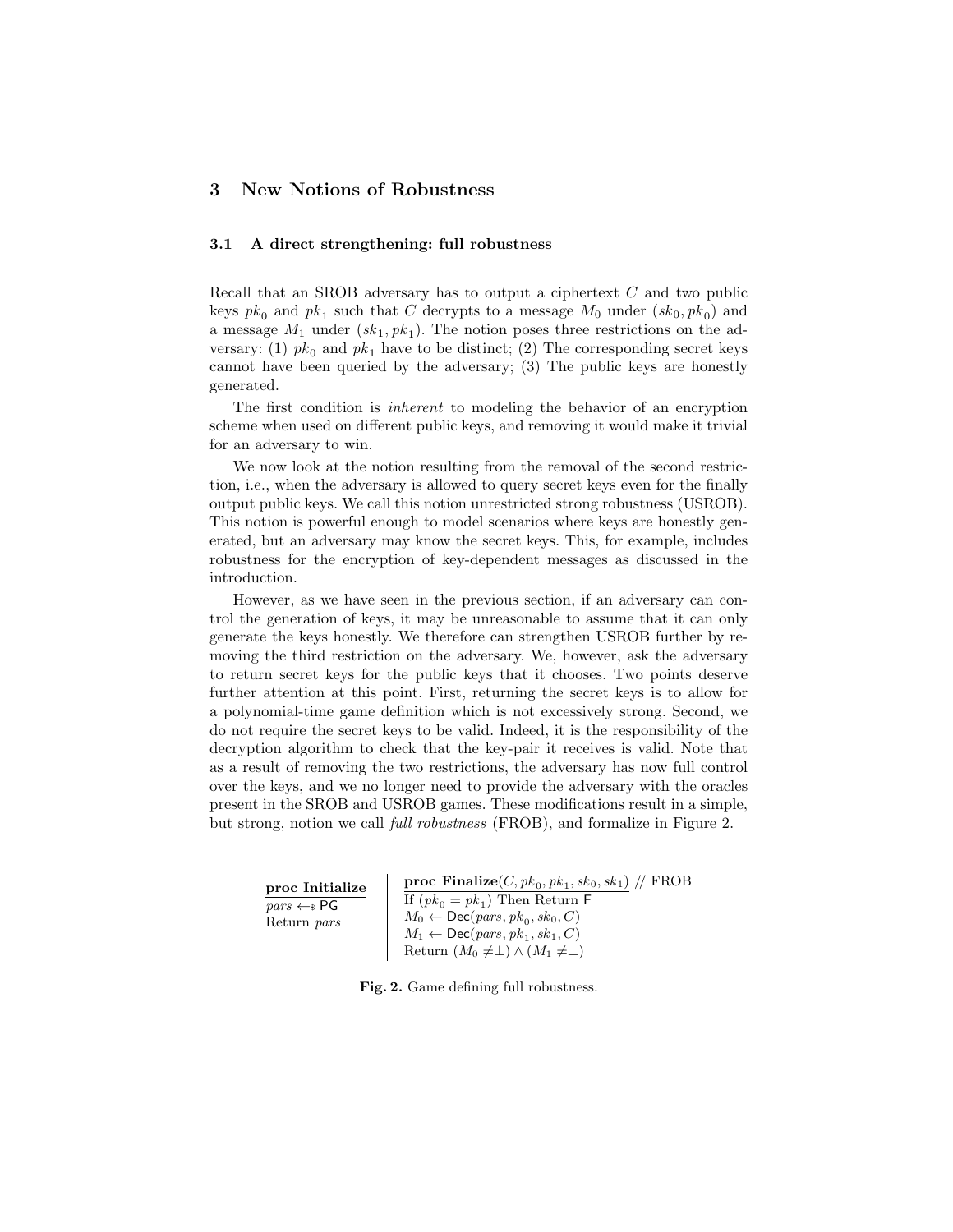#### 3.2 A unified approach: complete robustness

At this point it can be asked if there are attacks which fall outside the FROB model. To answer this question, we take a somewhat different approach towards robustness and view it in terms of the behavior of the encryption and decryption routines of a scheme with respect to each other. In fact, this is the underlying intuition behind not only the original weak robustness notion,<sup>5</sup> but also the standard correctness criterion for a PKE scheme (albeit for a single key). This leads us to a new notion which we term complete robustness (CROB). In this game the shared parameters of the system are passed to an adversary, which then arbitrarily interacts with the encryption and decryption routines on plaintexts, ciphertexts, keys, and even random coins of its choice. Its goal is to find an "unexpected collision" in the cryptosystem (i.e., one outside that imposed by the correctness criterion). We formalize the CROB game in Figure 3.



Fig. 3. Game defining complete robustness.

Key-less robustness. It can be seen through an easy inspection that full robustness is a sub-case of complete robustness where the adversary is restricted to querying the Dec oracle. One can also consider the dual case where the adversary only queries the Enc oracle. This results in a new notion which we call key-less robustness (KROB). Key-less robustness differs from full robustness in that an adversary no longer needs to return any secret keys, but instead "opens" a ciphertext by providing the random coins and the message used in the encryption. More precisely, the adversary outputs two messages, two distinct public keys and two sets of random coins, and its goal is to invoke a collision in the encryption algorithm. The game is shown in Figure 4.

In the next section we give a complete treatment of relations among different notions.

IDENTITY-BASED ENCRYPTION. In the IBE setting the identities (analogous to public keys in the PKE setting) are already chosen maliciously, while the natural extension of our notions would allow the adversary to also choose the IBE master keys maliciously. In particular, the identity-based analogue of FROB would be strong enough to guarantee well-addressedness according to the definition proposed by Hofheinz and Weinreb  $|18|$  (see also [15, Appendix B]), whereas

<sup>&</sup>lt;sup>5</sup> This then disappears in the SROB game as the adversary outputs ciphertexts.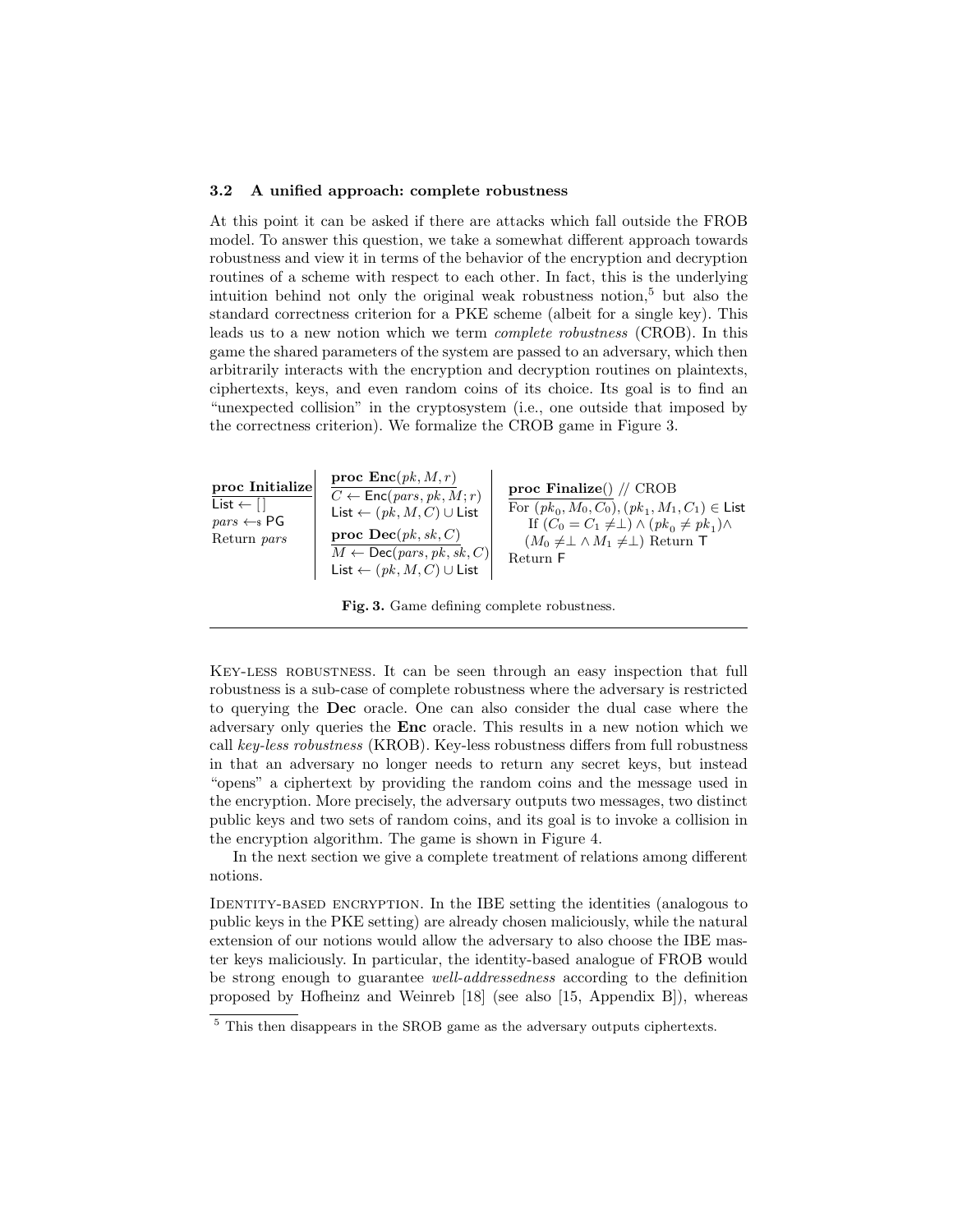```
proc Initialize
pars \leftarrow s PGReturn pars
                                    \mathbf{proc}\ \mathbf{Finalize}(M_0,M_1,pk_0,pk_1,r_0,r_1)\not\quad\mathbf{KROB}}If (pk_0 = pk_1) Then Return F
                                    C_0 \leftarrow \mathsf{Enc}(\mathit{pars}, M_0, \mathit{pk}_0; r_0)C_1 \leftarrow \mathsf{Enc}(\mathit{pars}, M_1, \mathit{pk}_1; r_1)Return (C_0 = C_1 \neq \perp)
```


SROB-CCA may not always do so. We leave the further development of the ID-based setting to future work.

## 4 Relations among Notions of Robustness

We now study how the various notions of robustness relate to each other. Starting with complete robustness, it may be asked if KROB and FROB are strong enough together to jointly imply CROB. We show that this is not the case. Indeed, there is a third "mixed" notion of robustness implicit in CROB, which we term XROB and formalize in Figure 5. As the next theorem shows, the XROB notion is necessary in the sense that it is not implied by KROB and FROB together.

In fact, no pair of the notions from {FROB, KROB, XROB} implies the third. Furthermore, the conjunction of all three notions is sufficient to imply CROB.

**Theorem 1** (CROB characterization). A PKE scheme is CROB if and only if it is simultaneously FROB, KROB, and XROB. Furthermore, no combination of at most two of FROB, KROB, and XROB is sufficient to provide the CROB guarantees.

We prove the theorem via a sequence of propositions in [15, Appendix E].

| proc Initialize<br>$pars \leftarrow s PG$<br>Return pars | <b>proc Finalize</b> $(M_0, pk_0, r_0, C_1, pk_1, sk_1)$ // XROB      |
|----------------------------------------------------------|-----------------------------------------------------------------------|
|                                                          | If $(pk_0 = pk_1)$ Then Return F                                      |
|                                                          | $C_0 \leftarrow \mathsf{Enc}(\mathit{pars}, M_0, \mathit{pk}_0; r_0)$ |
|                                                          | $M_1 \leftarrow \text{Dec}(pars, pk_1, sk_1, C_1)$                    |
|                                                          | Return $(C_0 = C_1) \wedge (M_0 \neq \perp) \wedge (M_1 \neq \perp)$  |

Fig. 5. Game defining mixed robustness.

As a next step we study how our new notions relate to the existing notions from Abdalla et al. [2]. Since USROB is a natural intermediate notion, for the sake of completeness, we also investigate where it stands in relation to existing notions. We start by observing that FROB  $\implies$  USROB  $\implies$  SROB-CCA as the adversary becomes progressively more restricted in each game. Moreover, in the first part of the following theorem, we show that USROB is strictly stronger than SROB-CCA, and that FROB is strictly stronger than USROB. In the second part of the theorem we show that KROB does not even imply WROB-CPA,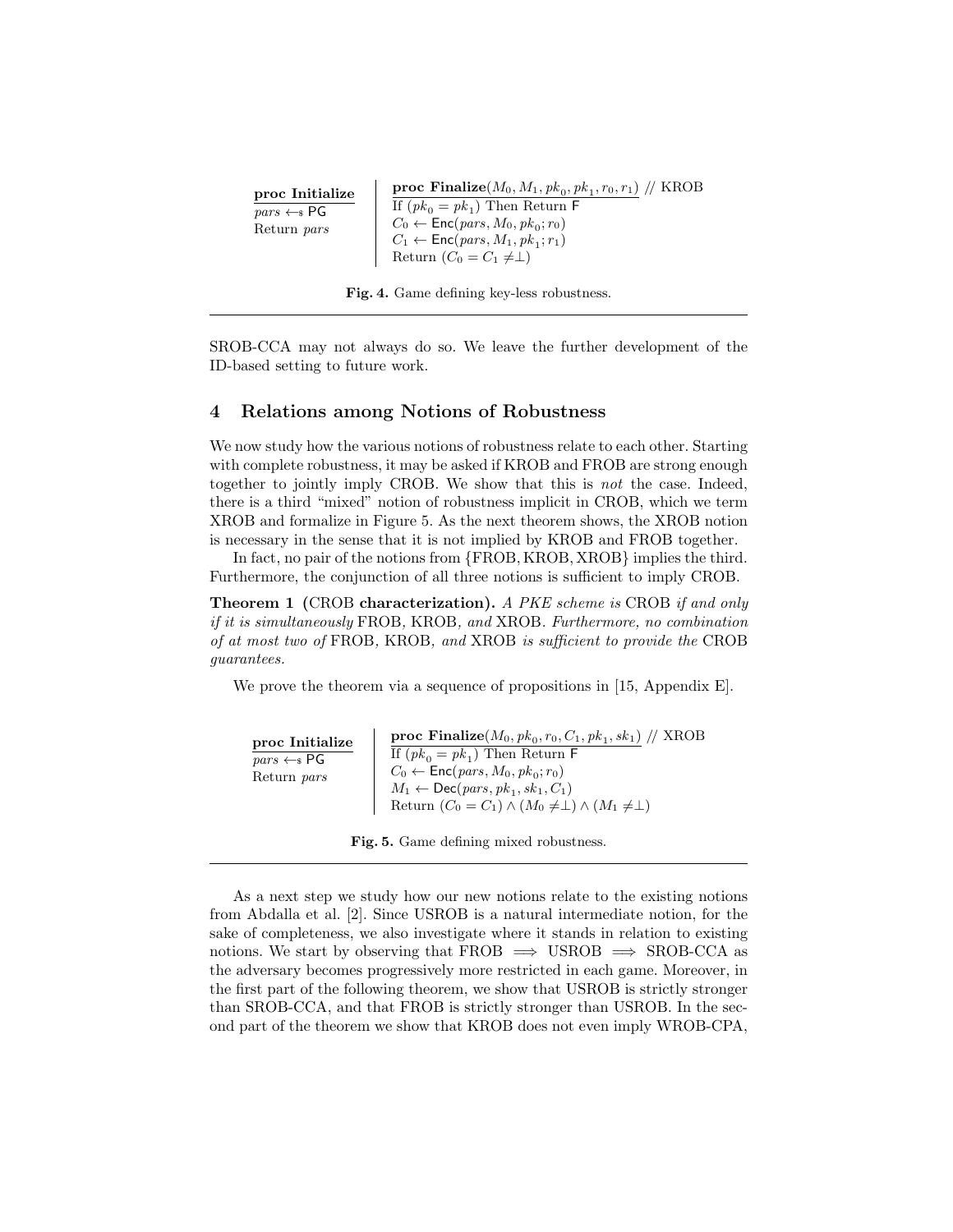separating this notion from all notions other than complete robustness. Finally, we show XROB implies WROB-CCA but not SROB-CPA. Hence XROB can be seen a strengthened version of weak robustness in a direction orthogonal to strong robustness.

**Theorem 2 (Relation with WROB and SROB).** Let  $PKE$  be a PKE scheme. We have the following.

- **FROB:** If  $PKE$  is FROB, then it is also USROB. If  $PKE$  is USROB then it is also SROB-CCA. Moreover, these implications are strict.
- KROB: KROB does not imply WROB-CPA and SROB-CCA does not imply KROB.
- $-$  **XROB**: If  $\mathcal{PKE}$  is XROB, then it is also WROB-CCA. Furthermore, XROB does not imply SROB-CPA and SROB-CCA does not imply XROB.

We prove the theorem in [15, Appendix F]. The results of [2] together with Theorems 1 and 2 resolve all the relations between any pair of robustness notions as we have summarized in Figure 1. For example, to see that KROB  $\Rightarrow$  FROB, we use the facts that FROB  $\implies$  SROB-ATK but KROB ∧ XROB  $\implies$ SROB-ATK. Moreover, although we do not formally prove it here, all our separating examples are designed such that they preserve the AI-ATK security of the underlying PKE schemes. Hence Figure 1 also applies in the presence of AI-ATK security.

# 5 Generic Constructions of Completely Robust Public-Key Encryption

### 5.1 Mohassel's transformation

Mohassel [22] gives a generic transformation in the random-oracle model that converts an AI-ATK encryption scheme into one which is SROB-CCA without compromising its AI-ATK security. This construction also achieves complete robustness. In this construction, the hash value  $H(pk, r, M)$ , where r is the randomness used in the encryption, is attached to ciphertexts. This immediately rules out all forms of collisions between ciphertexts, as the hash values are unlikely to collide on two distinct public keys.

### 5.2 The ABN transformation

In [2, Theorem 4.2] the authors give a generic construction for a scheme  $\overline{\mathcal{PKE}}$ which confers strong robustness and preserves the AI-ATK security of the starting scheme  $\mathcal{PKE}$ , provided that the latter scheme is additionally WROB. We briefly describe how the transformation works, and refer the reader to the original work for the details. At setup, include in pars for  $\overline{PKE}$  the parameters of a commitment scheme (see [15, Appendix G] for the definitions). When encrypting, commit to the public key, and encrypt the de-commitment along with the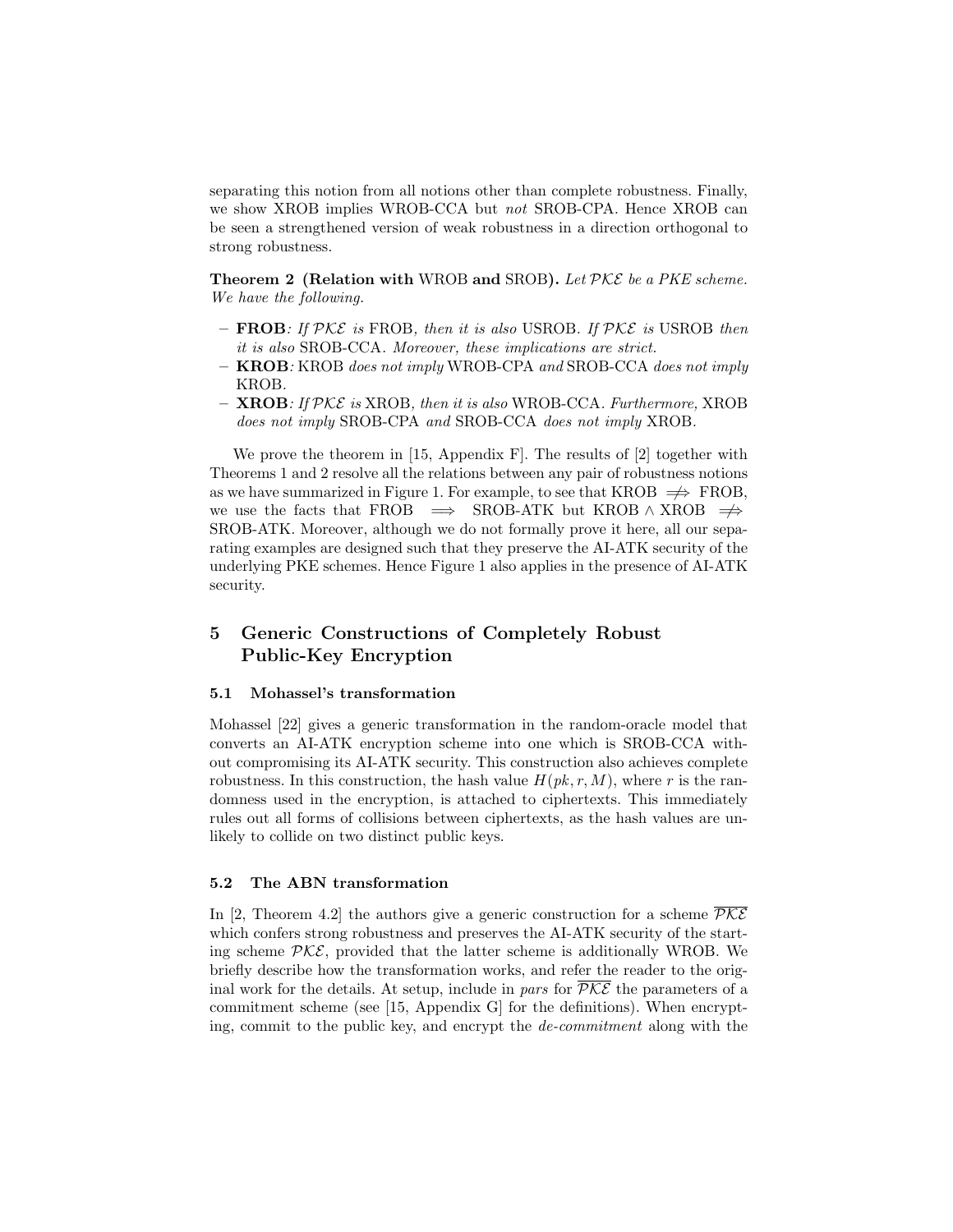message. Also include the commitment as a ciphertext component. Decryption checks the commitment/de-commitment pair for consistency and rejects if this is not the case. We strengthen the result of [2], showing that this construction achieves complete robustness:

Theorem 3 (The ABN transformation achieves CROB). Let  $A$  be a PPT CROB adversary against  $\overline{PKE}$ . Then there exist PPT adversaries  $\mathcal{B}_1$ ,  $\mathcal{B}_2$ , and  $B_3$  against the binding property of CMT such that

$$
\mathbf{Adv}_{\mathcal{PKE}}^{\text{crob}}(\mathcal{A})\leq \mathbf{Adv}_{\mathcal{CMT}}^{\text{bind}}(\mathcal{B}_1)+\mathbf{Adv}_{\mathcal{CMT}}^{\text{bind}}(\mathcal{B}_2)+\mathbf{Adv}_{\mathcal{CMT}}^{\text{bind}}(\mathcal{B}_3).
$$

The proof of this theorem is given in [15, Appendix H], where we show scheme  $\overline{\mathcal{PKE}}$  is simultaneously FROB, KROB, and XROB.

### 5.3 A modification of the ABN transformation

While the original transformation [2] does provide AI-ATK and CROB guarantees, the AI-ATK security of the transformed scheme  $\overline{\mathcal{PKE}}$  relies on the weak robustness of the underlying encryption scheme  $PKE$  in the case of chosenciphertext adversaries (i.e., when  $ATK = CCA$ ). We show that, if the underlying encryption scheme supports labels [24] (in which case the encryption and decryption algorithms both take an additional public string  $L$  as input; see [15, Appendix A]), this assumption can be eliminated and we only need  $\mathcal{PKE}$  to be AI-ATK-secure.

Although the weak robustness assumption is not too demanding in theory (since any encryption scheme can be made weakly robust by means of a keyed redundancy-based transformation [2]), our construction provides better efficiency in some settings since many AI-CCA encryption schemes, such as the Cramer– Shoup or the Kurosawa–Desmedt scheme, natively support labels.<sup>6</sup>

Our transformation, which relies on a commitment scheme  $\mathcal{CMT}$  consisting of algorithms (CPG, Com, Ver), is as follows.

 $\overline{PG}(1^{\lambda})$ : Run pars  $\leftarrow s PG(1^{\lambda})$  to obtain public parameters pars for  $\mathcal{PKE}$ . Then, generate cpars  $\leftarrow$  CPG(1<sup> $\lambda$ </sup>) for CMT. Finally, return (pars, cpars).

 $\overline{\mathsf{KG}}(\textit{pars}, \textit{cparse})$ : Compute and return  $(\textit{sk}, \textit{pk}) \leftarrow \mathsf{s} \mathsf{KG}(\textit{pars})$ .

 $\overline{\text{Enc}}((pars, \text{cparse}), \text{pk}, M)$ : The algorithm proceeds in two steps.

- 1. Commit to pk by computing a pair  $(com, dec) \leftarrow s$  Com $(cparse, pk)$ .
- 2. Encrypt  $M \parallel dec$  under the label  $L = com$  by setting the ciphertext C to be  $Enc(pars, pk, M||dec, L)$ .

Return  $(C, com)$  as the final ciphertext.

 $\overline{\text{Dec}}((pars, cpars), pk, sk, (C, com))$ : The algorithm proceeds in two steps.

<sup>&</sup>lt;sup>6</sup> In the worst case, labeled public-key encryption schemes can always be obtained by appending the label to the encrypted plaintext and checking whether the correct label is recovered at decryption.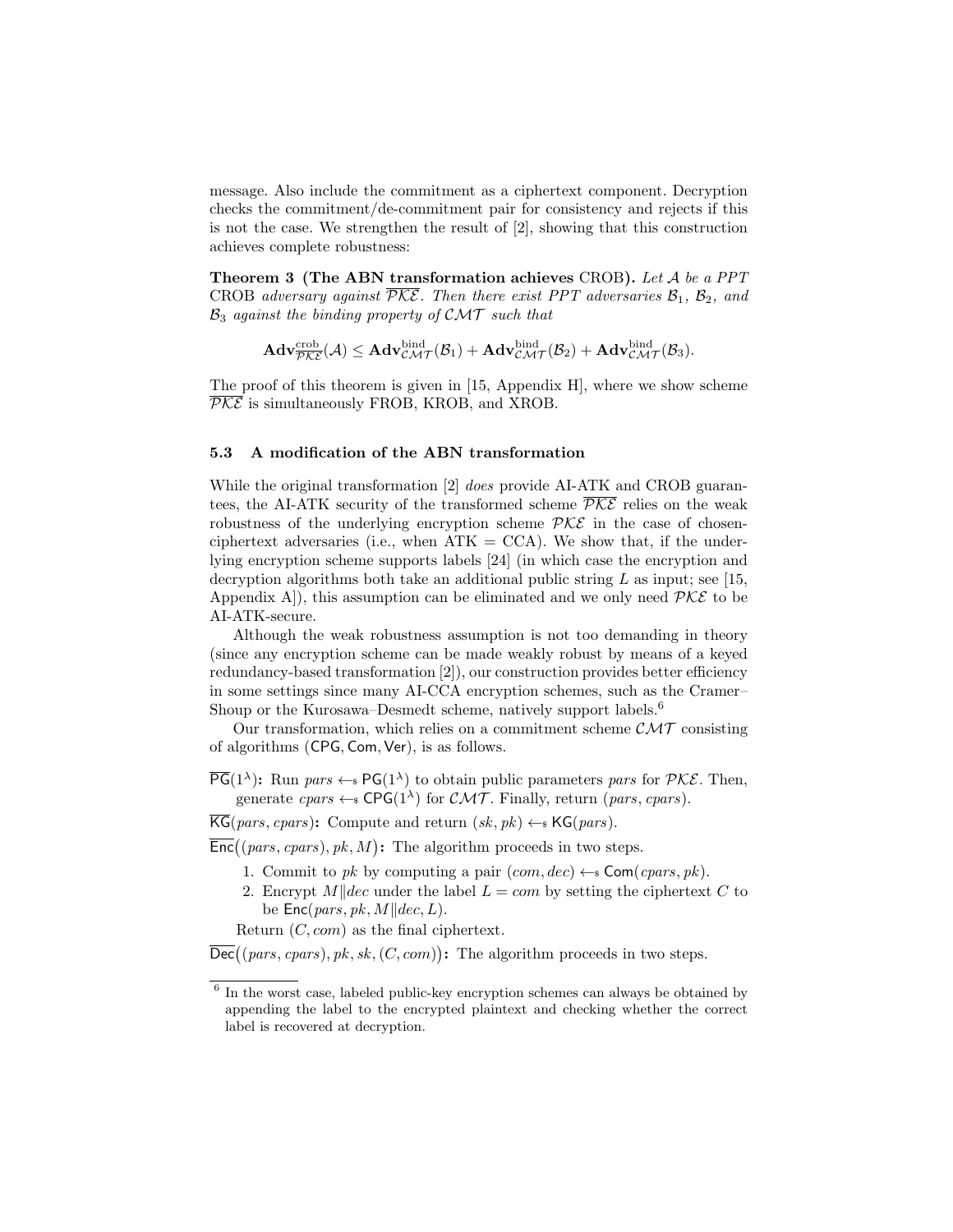- 1. Compute  $M' \leftarrow \mathsf{Dec}(\text{pars}, \text{pk}, \text{sk}, (C, com), L),$  with  $L = com$ . Then, parse M' as  $M \parallel dec$  (and return  $\perp$  if M' cannot be parsed properly).
- 2. Return M if  $Ver(cparse, pk, com, dec) = 1$ . Else return ⊥.

Theorem 4, whose proof is in [15, Appendix I], shows that thanks to the use of labels, we do not have to rely on any weaker form of robustness of  $\mathcal{PKE}$  when proving the AI-ATK security of  $\overline{PKE}$ .

**Theorem 4.** If  $\mathcal{PKE}$  is AI-ATK-secure and  $\mathcal{CMT}$  is a hiding commitment, then  $\overline{\mathcal{PKE}}$  is AI-ATK-secure. More precisely, for any PPT AI-ATK adversary A against  $\overline{\mathcal{PKE}}$ , there exists a PPT AI-ATK adversary  $\mathcal{B}_1$  against  $\mathcal{PKE}$  and a PPT distinguisher  $\mathcal{B}_2$  against CMT such that

$$
\mathbf{Adv}_{\overline{\mathcal{PKE}}}^{\text{ai-atk}}(\mathcal{A}) \leq 2 \cdot \mathbf{Adv}_{\mathcal{PKE}}^{\text{ai-atk}}(\mathcal{B}_1) + \mathbf{Adv}_{\mathcal{CMT}}^{\text{hide}}(\mathcal{B}_2).
$$

Furthermore, the above construction is CROB if  $\mathcal{CMT}$  is a binding commitment. More precisely, for any PPT CROB adversary A, there exists a PPT adversary B against the binding property of the commitment scheme such that

$$
\mathbf{Adv}_{\mathcal{PKE}}^{\operatorname{crob}}(\mathcal{A}) \leq \mathbf{Adv}_{\mathcal{CMT}}^{\operatorname{bind}}(\mathcal{B}).
$$

### 5.4 Completely robust AI-CCA-secure PKE from selectively secure IBE

Next, we present a modification of the Boneh–Katz approach [8] which provides both CROB and AI-CCA security when applied to any IBE scheme that only provides TA anonymity in the multi-authority selective-ID setting (or sID-TAA-CPA security, as defined in [15, Appendix J]). In particular, this positively answers the question of whether CHK-like techniques can be used to achieve a strong flavor of robustness from weakly secure IBE.

Let  $\mathcal{IBE}$  be an sID-TAA-CPA secure IBE scheme. We obtain a completely robust AI-CCA-secure public-key encryption scheme  $\overline{PKE}$  by combining  $\overline{LBE}$ with a strongly secure message authentication code  $\mathcal{MAC}$  and a trapdoor commitment scheme  $TCMT$ .

Recall that a trapdoor commitment scheme  $TCMT$  consists of efficient algorithms (CPG, Com, Ver, Equiv) where (CPG, Com, Ver) function as in an ordinary commitment except that CPG outputs public parameters cpars and a trapdoor td. In addition, Equiv allows equivocating a commitment using the trapdoor td: for any two messages  $m_1, m_2$  and any tuple (com, dec<sub>1</sub>) produced as  $(com, dec_1) \leftarrow$  Com $(cparse, m_1)$ , the trapdoor td allows computing the value  $dec_2 \leftarrow s$  Equiv(td, com,  $m_1, dec_1, m_2$ ) such that Ver(cpars, com,  $m_2, dec_2$ ) = 1. Moreover,  $(com, dec_2)$  has the same distribution as  $Com(cparse, m_2)$ .

Our IBE-based construction  $\overline{\mathcal{PKE}} = (\overline{\mathsf{PG}}, \overline{\mathsf{KG}}, \overline{\mathsf{Enc}}, \overline{\mathsf{Dec}})$  is as follows.

 $\overline{PG}(1^{\lambda})$ : Run pars  $\leftarrow$  *IBE*.PG(1<sup> $\lambda$ </sup>) to obtain common public parameters pars. Also run cpars  $\leftarrow s$  CPG(1<sup> $\lambda$ </sup>) to obtain public parameters for a trapdoor commitment scheme  $TCMT$ . Then, choose a message authentication code  $MAC$ with key length  $\ell \in \text{poly}(\lambda)$ . Finally, return (*pars, cpars, MAC*).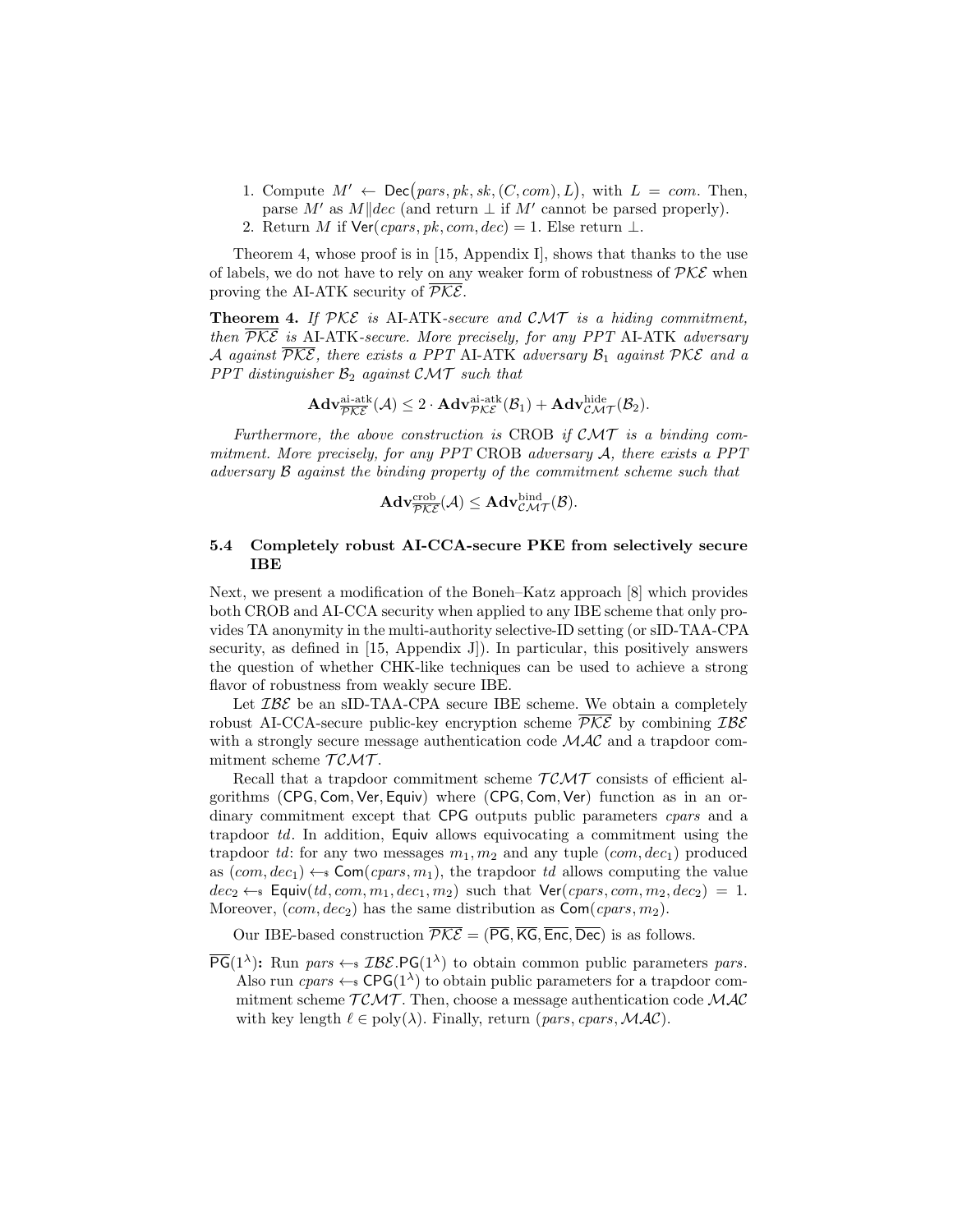- $\mathsf{KG}(pars, cpars, \mathcal{MAC})$ : Generate  $(msk, mpk) \leftarrow \mathsf{SZBE}$ .MPG(pars) for  $\mathcal{LBE}$ . Return the key pair  $(sk, pk) := (msk, mpk)$ .
- $\overline{\text{Enc}}((pars, \text{cparse}, \mathcal{MAC}), pk, M)$ : To encrypt M under  $pk = mpk$ , the algorithm proceeds as follows.
	- 1. Choose a random MAC key  $k \leftarrow s \{0,1\}^{\ell}$ .
	- 2. Commit to  $mpk||k$  by computing  $(com, dec) \leftarrow s$  Com(cpars,  $mpk||k$ ).
	- 3. Encrypt  $M||k||$  decunder the identity com by setting C to the output of  $\mathcal{IBE}$ . Enc(pars, mpk, com,  $M\|k\|$ dec).
	- 4. Compute  $tag = MacGen_k(C)$  and return  $(C, com, tag)$  as the final ciphertext.
- $\overline{\mathsf{Dec}}((pars, cpars, \mathcal{MAC}), pk, sk, (C, com, tag))$ : Given  $pk = mpk$  and  $sk = msk$ , conduct the following steps.
	- 1. Compute  $dk_{com} \leftarrow s \mathcal{IBE}.\mathsf{KG}(pars, msk, com)$  and then set M' to be  $\mathcal{IBE}$ .Dec $\left( \textit{pars}, \textit{mpk}, \textit{dk}_{com}, \textit{com}, C \right)$ . Then, parse  $M'$  as  $M \| k \| \textit{dec} \left( \text{and re-} \right)$ turn  $\perp$  if  $M' = \perp$  or if M' cannot be parsed properly).
	- 2. If  $\mathsf{MacVer}_k(C, tag) = 1$  and  $\mathsf{Ver}(cparse, mpk || k, com, dec) = 1$ , return M. Otherwise, return ⊥.

A difference with the original Boneh–Katz construction—which can use a weak form of commitment called encapsulation—is that our construction requires a full-fledged commitment scheme. This is because, in order to achieve complete robustness, we need to commit to the master public key of the scheme at the same time as the MAC key in the encryption algorithm. Moreover, the proof of AI-CCA security requires the commitment to be a trapdoor commitment: the trapdoor plays an essential role when we reduce the sID-TAA-CPA security of the IBE to the AI-CCA security of the encryption scheme.

The proof of the following theorem can be found in [15, Appendix J].

Theorem 5. If  $IBE$  is sID-TAA-CPA-secure, MAC is strongly unforgeable, and  $TCMT$  is a computationally binding trapdoor commitment scheme, then  $\overline{\mathcal{PKE}}$  is AI-CCA-secure. Moreover, the scheme  $\overline{\mathcal{PKE}}$  is CROB if  $\mathcal{TCMT}$  is computationally binding.

### 6 A Concrete CROB Scheme

In this section, we describe a simple way to achieve complete robustness using hybrid encryption where the symmetric component uses the encrypt-then-MAC approach. To this end, we require the MAC to satisfy a "MAC analogue" of the notion of committing symmetric encryption [16]. Informally this notion requires that a given MAC tag is valid for a single message regardless of the key used.

COMMITTING MAC. We say  $\mathcal{MAC} = (MacGen, MacVer)$  is committing if for any message m and any key k, there exists no message-key pair  $(m', k')$  such that  $m' \neq m$  and MacVer<sub>k'</sub> $(m', \text{MacGen}_k(m)) = 1$ .

We also need the MAC to computationally hide the message. Note that the following definition is implied by the definition of message-hiding security used in [14, Definition 2.2].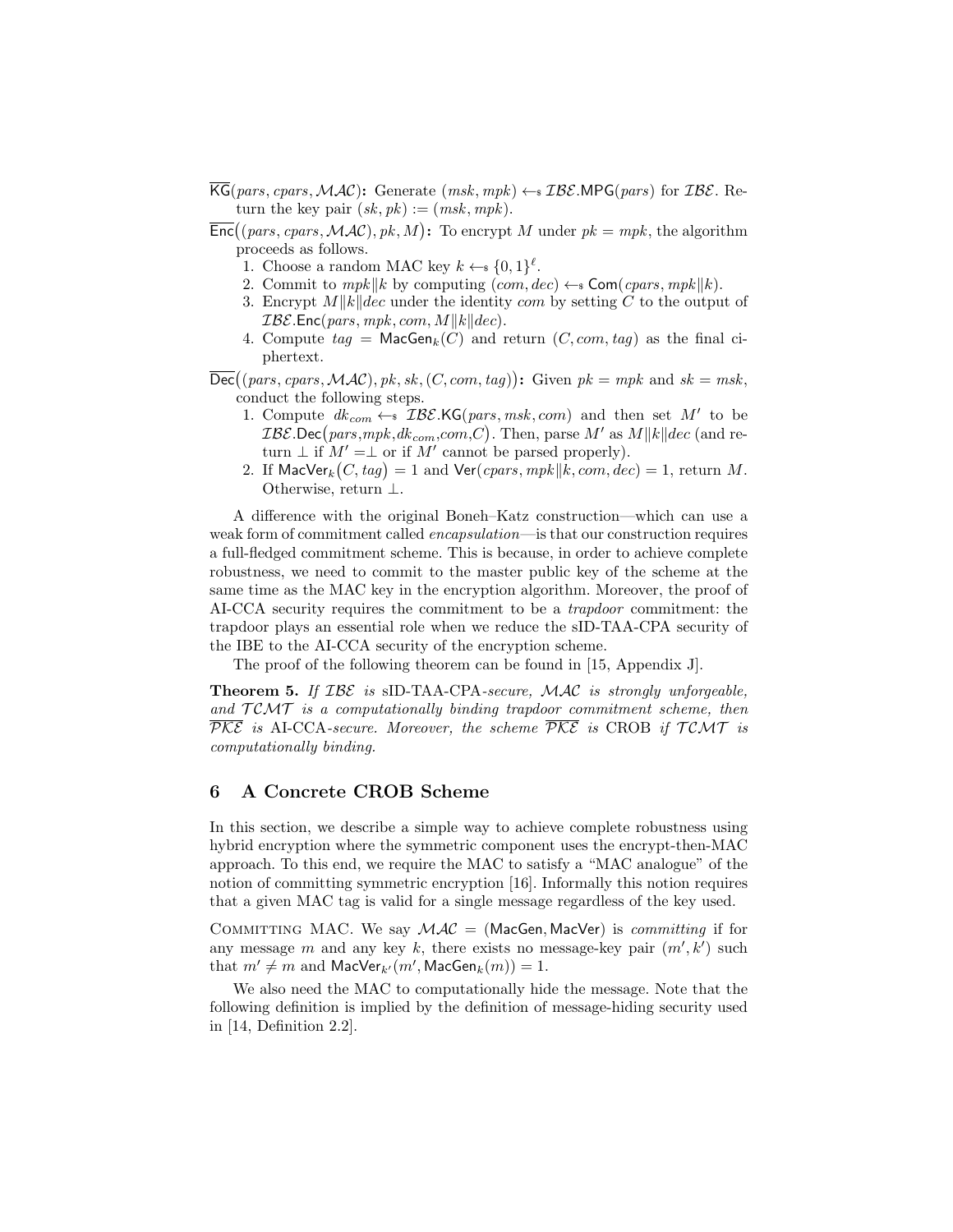INDISTINGUISHABLE MAC. We say a message authentication code  $\mathcal{MAC}$ (MacGen, MacVer) with key space KSp provides *indistinguishability* if, for any two messages  $m_0, m_1$ , it is computationally infeasible to distinguish the distributions  $\mathcal{D}_b := \{tag \leftarrow_k Map, (m_b) : k \leftarrow_k KSp\}$  for  $b \in \{0, 1\}.$ 

For our purposes, the MAC only has to provide one-time strong unforgeability. Namely, the adversary is allowed to see one pair of the form  $(m, tag)$ , where  $tag = MacGen_k(m)$ , and should not be able to produce a pair  $(m', tag')$  such that  $(m', tag') \neq (m, tag)$  and  $\textsf{MacVer}_k(m', tag') = 1$ .

Using ideas from [16], it is easy to construct a MAC which is simultaneously committing, indistinguishable, and strongly unforgeable. The idea is to use a family of injective and key-binding pseudorandom functions: for any distinct keys  $k_1, k_2$ , the functions  $f_{k_1}(\cdot)$  and  $f_{k_2}(\cdot)$  have disjoint ranges, i.e., there exist no two pairs  $(k_1, x_1), (k_2, x_2)$  such that  $k_1 \neq k_2$  and  $f_{k_1}(x_1) = f_{k_2}(x_2)$ . The key space of the MAC is that of the PRF. For any message  $m \neq 1^{\lambda}$ , the MAC generation computes and outputs the pair  $(f_k(1^{\lambda}), f_k(m))$ . The first component serves as a perfectly binding commitment to the key  $k$  while the injectivity of  $f_k(\cdot)$  guarantees that the MAC is only valid for one message. In addition, its strong unforgeability and indistinguishability properties are both implied by the pseudorandomness of  $\{f_k\}_k$  as long as the message space of the MAC,  $\mathsf{MSp}^{\text{mac}}$ , does not include  $1^{\lambda}$  (the proof is straightforward).

We show a simple variant of the Hofheinz–Kiltz (HK) hybrid encryption scheme [17] that provides CROB and AI-CCA security when the underlying authenticated symmetric encryption scheme uses a MAC with the aforementioned properties. Besides providing new ways to achieve robustness, our scheme comes with the advantage that its computational efficiency is the same as the original HK scheme and in particular it is more efficient than combining HK with a commitment using the ABN transformation.

- **PG**(1<sup> $\lambda$ </sup>): Choose a group G of prime order  $p > 2^{\lambda}$  with  $g \leftarrow s$  G. Also, choose a symmetric encryption scheme  $(E, D)$  of key length  $\ell_0$  and a message authentication code  $\mathcal{MAC} = (MacGen, MacVer)$  of key length  $\ell_1$ . Finally, choose a key-derivation function  $KDF : \mathbb{G} \to \{0,1\}^{\ell_0+\ell_1}$ , a target collision-resistant hash function<sup>7</sup>  $\mathsf{TCR} : \mathbb{G} \to \mathbb{Z}_p$ , and a collision-resistant hash function H :  $\{0,1\}^* \to \mathsf{MSp}^{\text{mac}}$ , where  $\mathsf{MSp}^{\text{mac}}$  is the message space of  $\mathcal{MAC}$ . The public parameters consist of pars :=  $(\mathbb{G}, p, q, (\mathsf{E}, \mathsf{D}), \mathcal{MAC},$ TCR, KDF,  $H$ ).
- KG(*pars*): Choose  $x, y, z \leftarrow s \mathbb{Z}_p^*$  and compute  $u = g^x$ ,  $v = g^y$ , and  $h = g^z$ . The public key is  $pk = (u, v, h)$  and the private key is  $sk = (x, y, z) \in (\mathbb{Z}_p^*)^3$ .

 $\mathsf{Enc}(\textit{pars}, \textit{pk}, M)$ : Choose  $s \leftarrow s \mathbb{Z}_p^*$  and compute

$$
C_1\!=\!g^s, C_2=(u^\tau\cdot v)^s, C_3 \leftarrow \mathsf{s}~\mathsf{E}_{K_0}(M), tag\!=\!\mathsf{MacGen}_{K_1}(H(C_3,u,v,h))
$$

where  $\tau = \textsf{TCR}(C_1) \in \mathbb{Z}_p^*$  and  $(K_0, K_1) = \textsf{KDF}(h^s) \in \{0, 1\}^{\ell_0 + \ell_1}$ . Return  $C = (C_1, C_2, C_3, tag).$ 

<sup>&</sup>lt;sup>7</sup> As in [17], this function can be replaced by an injective encoding from  $\mathbb{G}$  to  $\mathbb{Z}_p$ .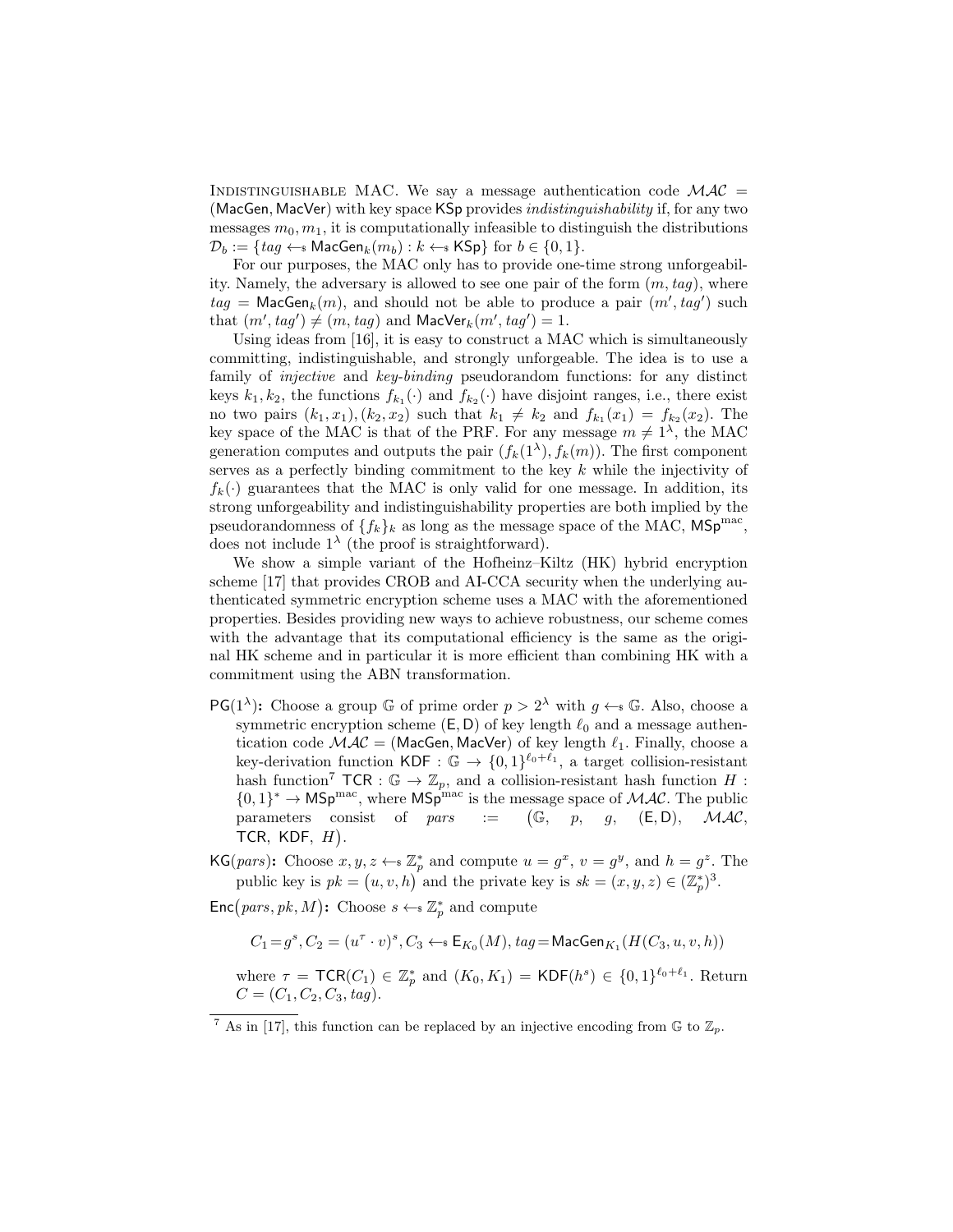Dec(pars, pk, sk, C): Given  $C = (C_1, C_2, C_3, tag)$ , return  $\perp$  if  $C_2 \neq C_1^{\tau \cdot x + y}$ , where  $\tau = \text{TCR}(C_1)$ . Else, compute  $(K_0, K_1) = \text{KDF}(C_1^z)$  and  $M \leftarrow D_{K_0}(C_3)$ . Return M if  $\mathsf{MacVer}_{K_1}(H(C_3, pk), tag) = 1$ . Else, return  $\perp$ .

The scheme was known to be IND-CCA-secure. We are also able to prove that it provides AI-CCA security, essentially because the ciphertexts can be shown to be indistinguishable from dummy ciphertexts that are statistically independent of the public key, even in the presence of a decryption oracle. Proofs of the following results may be found in [15, Appendix K].

Theorem 6. The scheme provides AI-CCA security assuming that: (1) The DDH assumption holds in  $\mathbb{G}$ ; (2) (E, D) is a semantically secure symmetric encryption scheme; (3) KDF is a secure key-derivation function,<sup>8</sup> (4) MAC is one-time strongly unforgeable and provides indistinguishability; (5) H and TCR are collision-resistant and target collision-resistant, respectively. Furthermore, the scheme is CROB if  $H$  is collision-resistant and  $\mathcal{MAC}$  is committing.

Interestingly, if the construction of Section 5.4 is modified to use a committing MAC, it can be instantiated using any commitment scheme and in particular a perfectly binding commitment or even an encapsulation scheme (as in the original Boneh–Katz construction) also work. In this case, the sender no longer needs to commit to the master public key:  $(com, dec)$  is generated by committing to the MAC key only. Instead, the sender computes tag as  $tag = MacGen_k(H(C, mpk))$ using a collision-resistant hash function  $H$ . If the MAC is committing, the resulting construction is easily seen to provide complete robustness. It also remains AI-CCA-secure provided the MAC satisfies the notion of indistinguishability.

## 7 Closing Remarks

Motivated in part by the shortcomings of existing definitions of robustness, we have made a thorough exploration of the landscape of robustness definitions and their relations, and given a suite of flexible and efficient methods for obtaining completely robust AI-CCA-secure public-key encryption schemes. In future work, one could explore the situation in the ID-based setting. Another open question, well beyond the remit of this paper, is to formalize the fairness of auctions and formally prove that our CROB notion is strong enough to ensure this property for Sako's protocol or its variants.

Acknowledgments. The authors would like to thank Mihir Bellare for his valuable comments. Pooya Farshim is supported by grant Fi 940/4-1 of the German Research Foundation (DFG). Part of this work was done while Benoît Libert was an F.R.S.-F.N.R.S. scientific collaborator at the Université catholique de Louvain (Belgium). Kenneth G. Paterson was supported by an EPSRC Leadership Fellowship, EP/H005455/1.

<sup>8</sup> The standard KDF security requires that no distinguisher can tell if it is given the output of the KDF for a random input or just a random element in the range of the KDF.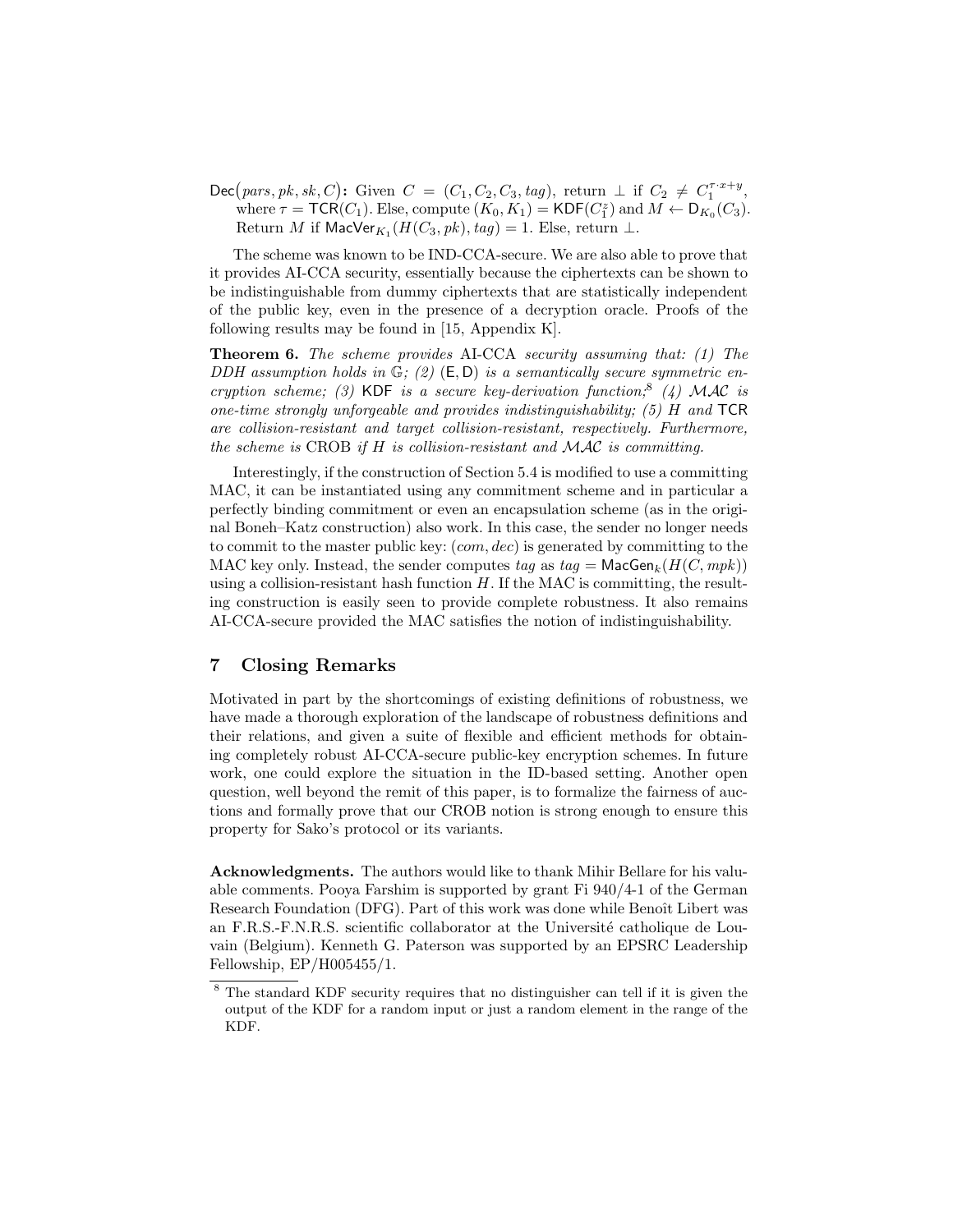## References

- 1. Michel Abdalla, Mihir Bellare, Dario Catalano, Eike Kiltz, Tadayoshi Kohno, Tanja Lange, John Malone-Lee, Gregory Neven, Pascal Paillier, and Haixia Shi. Searchable encryption revisited: consistency properties, relation to anonymous IBE, and extensions. Journal of Cryptology, 21(3):350–391, 2008.
- 2. Michel Abdalla, Mihir Bellare, and Gregory Neven. Robust encryption. In Daniele Micciancio, editor, TCC 2010, vol. 5978 of LNCS, pp. 480–497. Springer, 2010.
- 3. Adam Barth, Dan Boneh, and Brent Waters. Privacy in encrypted content distribution using private broadcast encryption. In Giovanni Di Crescenzo and Aviel D. Rubin, editors, Financial Cryptography 2006, vol. 4107 of LNCS, pp. 52–64. Springer, 2006.
- 4. Mihir Bellare, Alexandra Boldyreva, Anand Desai, and David Pointcheval. Keyprivacy in public-key encryption. In Colin Boyd, editor, ASIACRYPT 2001, vol. 2248 of LNCS, pp. 566–582. Springer, 2001.
- 5. Mihir Bellare and Tadayoshi Kohno. A theoretical treatment of related-key attacks: RKA-PRPs, RKA-PRFs, and applications. In Eli Biham, editor, EUROCRYPT 2003, vol. 2656 of LNCS, pp. 491–506. Springer, 2003.
- 6. John Black, Phillip Rogaway, and Thomas Shrimpton. Encryption-scheme security in the presence of key-dependent messages. In Kaisa Nyberg and Howard M. Heys, editors, Selected Areas in Cryptography 2002, vol. 2595 of LNCS, pp. 62–75. Springer, 2002.
- 7. Dan Boneh, Giovanni Di Crescenzo, Rafail Ostrovsky, and Giuseppe Persiano. Public key encryption with keyword search. In Ronald Cramer, editor, EUROCRYPT 2004, vol. 3027 of LNCS, pp. 506–522. Springer, 2004.
- 8. Dan Boneh and Jonathan Katz. Improved efficiency for CCA-secure cryptosystems built using identity-based encryption. In Alfred Menezes, editor, CT-RSA 2005, vol. 3376 of LNCS, pp. 87–103. Springer, 2005.
- 9. Dan Boneh and Brent Waters. Conjunctive, subset, and range queries on encrypted data. In Serge Vaudenay, editor, EUROCRYPT 2006, vol. 4004 of LNCS, pp. 535– 554. Springer, 2006.
- 10. Xavier Boyen and Brent Waters. Anonymous hierarchical identity-based encryption (without random oracles). In Cynthia Dwork, editor, CRYPTO 2006, vol. 4117 of LNCS, pp. 290–307. Springer, 2006.
- 11. Ran Canetti, Shai Halevi, and Jonathan Katz. Chosen-ciphertext security from identity-based encryption. In Christian Cachin and Jan Camenisch, editors, EU-ROCRYPT 2004, vol. 3027 of LNCS, pp. 207–222. Springer, 2004.
- 12. Ronald Cramer and Victor Shoup. A practical public key cryptosystem provably secure against adaptive chosen ciphertext attack. In Hugo Krawczyk, editor, CRYPTO'98, vol. 1462 of LNCS, pp. 13–25. Springer, 1998.
- 13. Ronald Cramer and Victor Shoup. Design and analysis of practical public-key encryption schemes secure against adaptive chosen ciphertext attack. SIAM Journal on Computing, 33:167–226, 2003.
- 14. Yevgeniy Dodis, Eike Kiltz, Krzysztof Pietrzak, and Daniel Wichs. Message authentication, revisited. In David Pointcheval and Thomas Johansson, editors, EU-ROCRYPT 2012, vol. 7237 of LNCS, pp. 355–374. Springer, 2012.
- 15. Pooya Farshim, Benoît Libert, Kenneth G. Paterson, and Elizabeth A. Quaglia. Robust encryption, revisited. Cryptology ePrint Archive, Report 2012/673, 2012. http://eprint.iacr.org/. Full version of this paper.